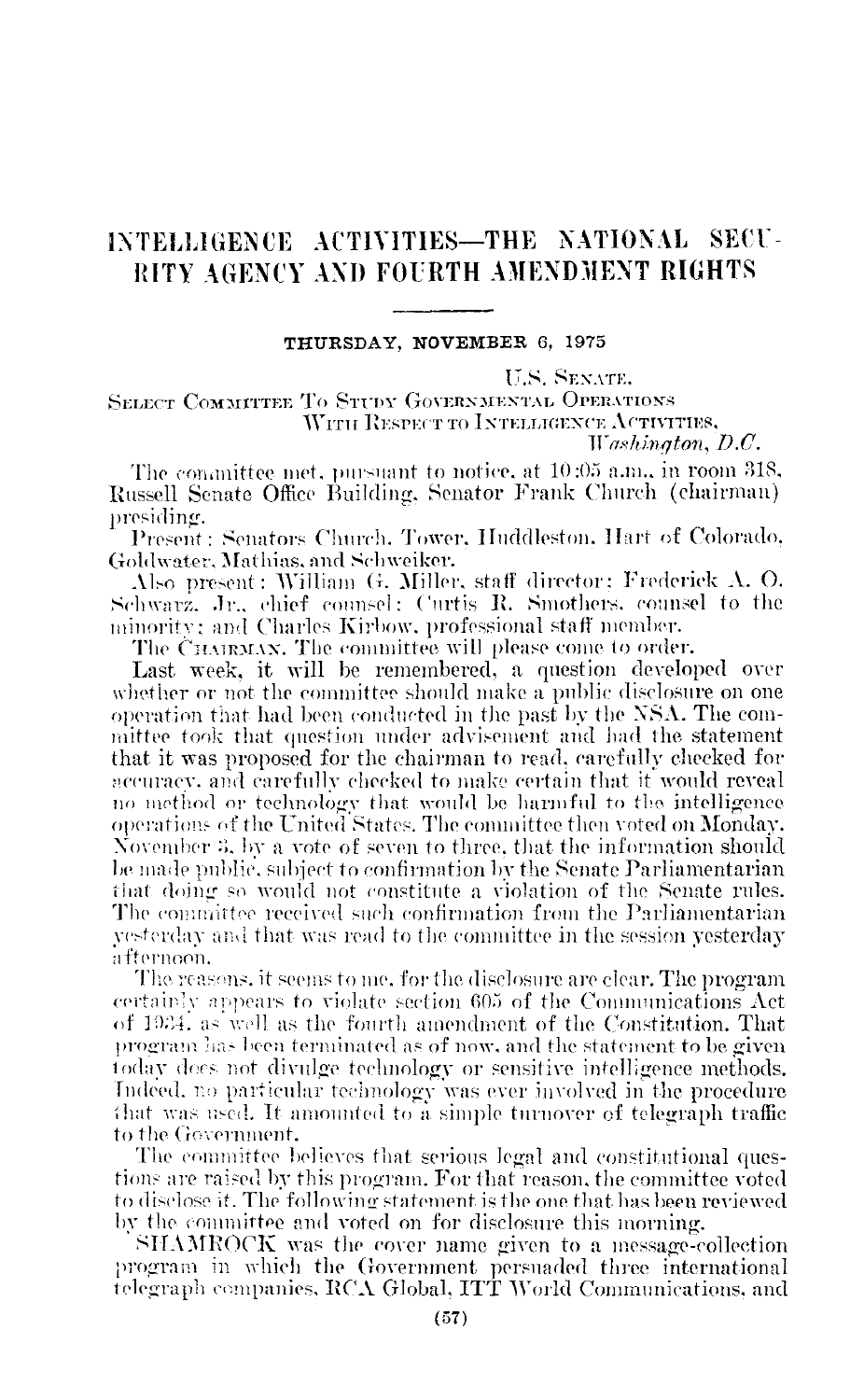Western Union International. to make available in various ways certain of their international telegraph traffic to the U.S. Government. For almost SO years. copies of most international telegrams originating in or forwarded through the United States were turned over to the National Security Agency and its predecessor agencies.

As we discuss more fully below, the evidence appears to be that in the midst of the program, the Government's use of the material turned over by the companies changed. At the outset, the purpose apparently was onlv to extract international telegrams relating to certain foreign targets.' Later, the Government begun to extract the telegrams of certain 1T.S. citizens. In defense of the companies. the fact is that, the Government did not tell them that it was selecting out and analyzing the messages of certain U.S. citizens. On the other hand the companies knew they vere turning over to the Government most international telegrams, including those of 1J.S. citizens and organizations. There is no evidence to suggest that they ever asked what the Government was doing with that material or took steps to make sure the Government did not read the private communications of Americans.

The select committee made its first inquiries into this operation last May. It was not until early September, however, that the select committee received a response to its questions. At that time, we obtained preliminary briefings from SSA operational personnel. Subsequently, we examined three NSA officials, including former Deputy Director Louis Tordella. These persons were the only ones at NSA with substantial knowledge of the SHAMROCK operation. The committee also reviewed all existing documentation relating to the operation. The select committee again examined NSA officials in executive sessions. Subsequently, the companies which had participated were contacted. Sworn testimony was taken from officials in each company, and company counsel have worked with the committee to reconstruct, as nearly as possible. what has taken place over the last 30 years.

During World War II, all international telegraph trafic was screened by military censors, located at the companies, as part of the wartime cy mintary tensors, it and the companies, as part of form. watering censorship program. During this period, messages o intelligence targets were turned over to military intelligence.<br>According to documents in possession of the Department of Defense,

 $\frac{1}{2}$   $\frac{1}{2}$   $\frac{1}{2}$  to  $\frac{1}{2}$  to  $\frac{1}{2}$  to  $\frac{1}{2}$  to  $\frac{1}{2}$  to  $\frac{1}{2}$  to  $\frac{1}{2}$  to  $\frac{1}{2}$  to  $\frac{1}{2}$  to  $\frac{1}{2}$  to  $\frac{1}{2}$  to  $\frac{1}{2}$  to  $\frac{1}{2}$  to  $\frac{1}{2}$  to  $\frac{1}{2}$  to  $\frac{1}{$ where the telegraph traffic of tenew the part of this arrangement whereby the telegraph traffic of foreign intelligence targets had been turned over to it. At that time, most of these foreign targets did use the paid message facilities of the international carriers to transmit messages.  $\frac{4t}{100}$  meets n-it11 Secretary of Defense .Jnmes Forrestal in 1947,  $\frac{4}{100}$ 

**Rt** meetings with Secretary of Defense James Forrestal in 1946 representatives of the three companies were assured that if they cooperated with the Government in this program they would suffer no criminal liability and no public exposure, at least as long as the current administration was in office. They were told that such participation was in the highest interests of national security.

Secretary Forrestal also explained that the arrangements had the approval of President Truman and his Attorney General. Tom C. Clark. Forrestal explained to the companies, however, that he could not bind his successors by these assurances. He told the companies, moreover, that Congress would consider legislation in its forthcoming. session which would make clear that such activity was permissible. In fact, no such legislation was ever introduced.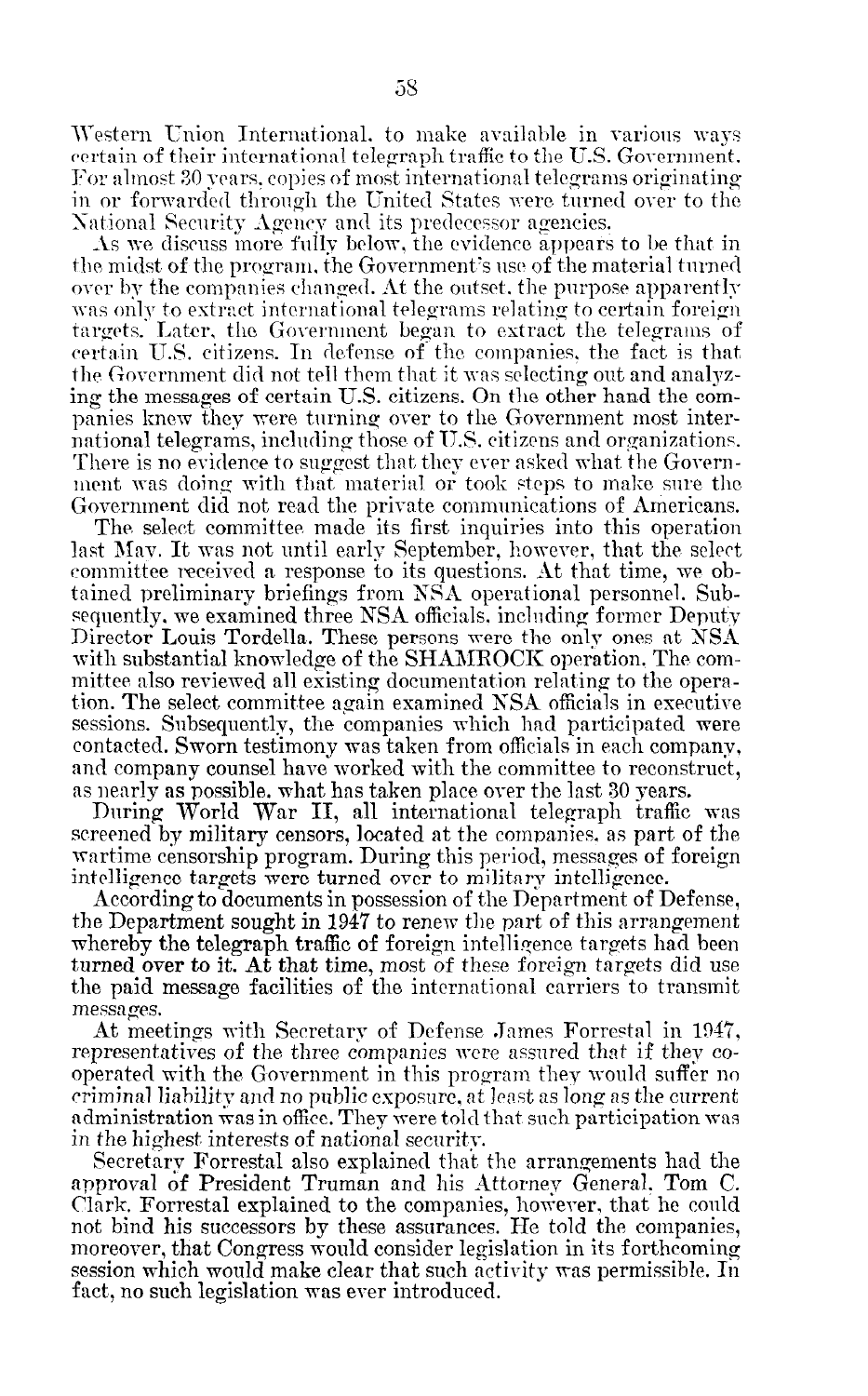In 1949, the companies sought renewed assurances from Forrestal's successor, Louis D. Johnson, and were told again that President Truman and Attorney General Clark had been consulted and had given their approval of these arrangements. As I will explain later in this statement, neither the Department of Defense nor any of the participating private companies has any evidence that such assurances were ever sought again.

The Army Security Agency (ASA) was the first Government agency which had operational responsibility for SHAMROCK. When the Armed Forces Security Agency was created in 1949, however, it inherited the program; and, similarly, when NSA was created in 1952, it assumed operational control.

There are no documents at NSA or the Department of Defense xhich reflect the operational arrangements between the Government and the telegraph companies. The companies decided at the outset that they did not want to keep any documents, and the Government has none today other than those relating to the 1947 and 1949 discussions which I previously covered.

According to the testimony given to us, it appears, however, that the companies were given to understand at the outset that only traffic of foreign intelligence targets mould be gleaned by MA. In practice, the arrangements with each company varied somewhat. RCA Global and ITT World Communications provided NSA with the great bulk of their international message traffic, which NSA then selected for traffic of foreign intelligence targets. Western Union International sorted the traffic itself and provided NSA only with copies of the traffic of certain foreign targets and all the traffic to one country.

In the beginning, the Government received paper tapes of messages that had been transmitted by overseas cables, as well as microfilm copies of messages that had been sent by radio. These were, at the out- $\frac{1}{2}$ set, sorted by hand apparently for certain foreign intelligence targets  $\sigma_{\rm c}$  is the readily indicate readily in the readily identified by special codes in the heading of each telescope  $\Lambda$  as a practical matter, the inherent limit tions of manual sorted the t.r.  $\frac{1}{2}$  of  $\frac{1}{2}$  flux from being sorted on its tions of manual sorting precluded the traffic from being sorted on its content. In the early logon logon in the early logon in technology variables in technology variables in technology variables in the early state in the early state in the early state in the early state in the early state in the earl

 $\frac{1}{10}$  in the early 1900 s, there was a change in technology which had significant impact upon the way in which SHAMROCK was run. RCA Global and ITT World Communications began to store their international paid message traffic on magnetic tapes, and these were turned over to NSA. Thereafter, the telegrams were selected in precisely the same way in which  $NS\Lambda$  selects its information from other sources. This meant, for example, that telegrams to or from, or even mentioning, U.S. citizens whose names appeared on the watch list in the late sixties and early seventies, would have been sent to  $NSA$ analysts, and many would subsequently be disseminated to other agencies. The KM of the KM of the KM of The KM of NSA's the NSA's party of NSA's party of NSA's party of NSA's party of NSA's party of NSA's party of NSA's party of NSA's party of NSA's party of NSA's party of NSA's party of NSA's p

The NSA ometats examined by us had no recollection of  $NSE$ ever informing the companies how NSA was handling the information they were providing. They furthermore had no recollection of any of the companies making such an inquiry, even after NSA began receiving magnetic tapes from two of the companies. Several company officials corroborated this testimony, stating that they had no knowledge of any inquiry by their respective companies or that NSA ever volunteered any information in this regard.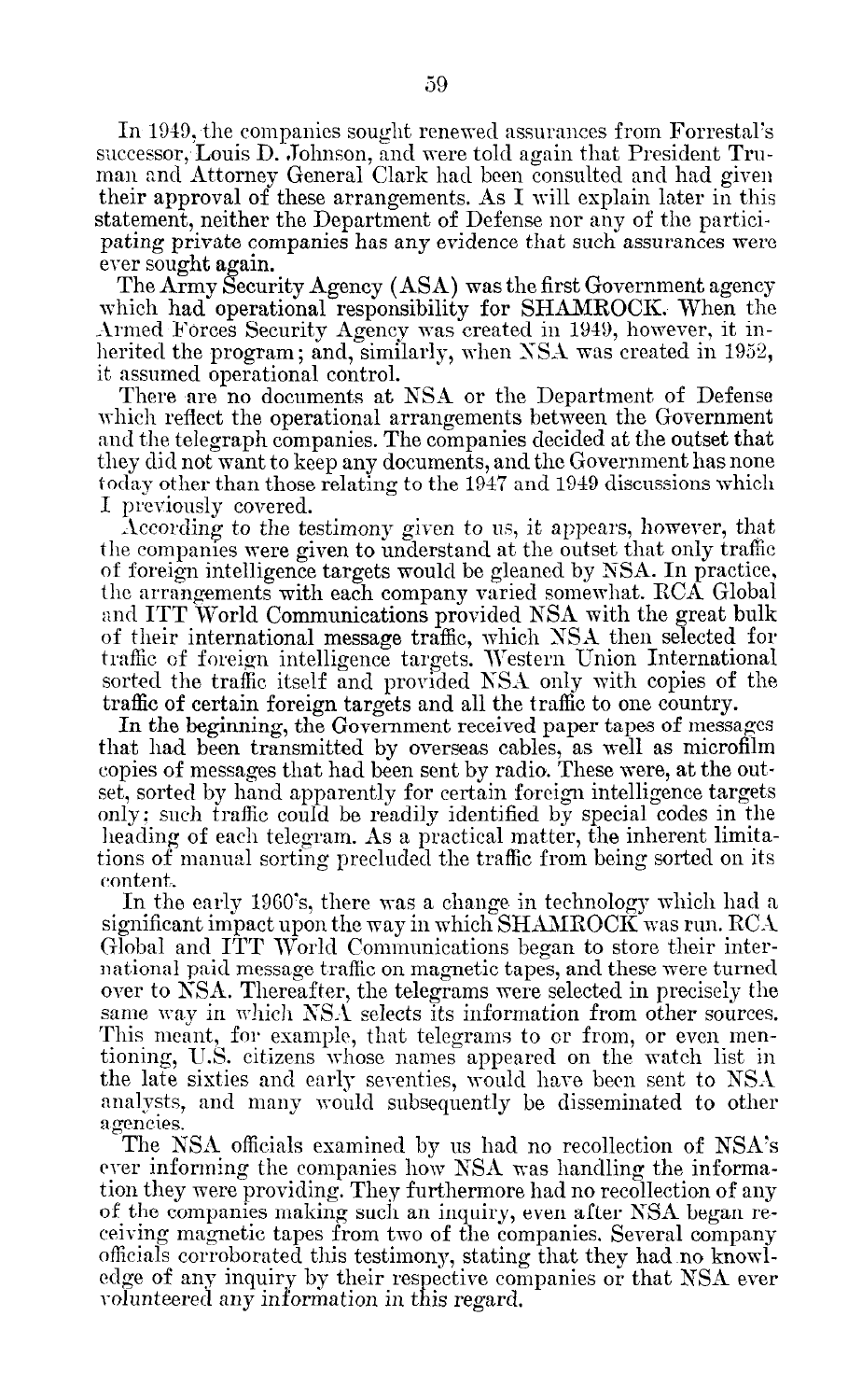Only the Director, Deputy Director, and a lower-level manager at NSA had operational responsibility for SHAMROCK at any one time. Moreover, their contacts with company officials were extremely rare: in fact, the Director never met with company representatives and the Deputy Director only met once with a company official. Any communications with the companies were usually relayed by NSA couriers who made routine pickups and deliveries at the companies.

No one examined from NSA or the companies knew of any effort by the companies since 1949 to seek renewed assurances from the Government for their continued participation in SHAMROCK. Indeed, each of the companies has given sworn statements to the committee that they did not think the arrangements with NSA were ever considered by the executive levels of their respective companies. Moreover, Dr. Tordella, the former Deputy Director, told us that he would have known if additional assurances had ever been sought and testified that to his knowledge they were not.

NSA and company officials likewise knew of no compensation given the companies by the Government for their participation in SHAM-ROCK, and testified that they knew of no incident where favoritism was shown any of the participating companies by an agency of the Federal Government. Again. Dr. Tordella has stated under oath that he would have been told about such an incident if it had taken place.

NSA never received any domestic telegrams from these companies. Indeed, none of these companies, at least since 1963, has had domestic operations.

 $\Lambda$ pproximately 90 percent of the messages collected in SHAMROCK came from New York. Company offices in Washington, San Francisco, and, for a short while. Miami, also participated in a similar fashion. In Washington, the companies turned over copies of particular traffic intelligence targets to agents of the FBI. These were later delivered to NSA.

Of all the messages made available to NSA each vear, it is estimated that NSA in recent years selected about 150,000 messages a month for NSA analysts to review. Thousands of these messages in one form or another were distributed to other agencies in response to "foreign intelligence requirements."

Until the current controversy arose, only a handful of officials in the executive branch over the last 30 years were apparently aware of the SHAMROCK operation. Dr. Tordella testified that to the best of his knowledge no President since Truman had been informed of it.

SHAMROCK terminated by order of the Secretary of Defense on May 15, 1975.

Senator Tower, Mr. Chairman.

The CHAIRMAN. Senator Tower.

Senator Tower. Thank you, Mr. Chairman.

Although I have consistently endorsed the aims and efforts of this committee and have pledged myself to an exhaustive and responsible evaluation of all aspects of our intelligence community, I must state my firm opposition to this unilateral release of classified information. I am greatly concerned that any unwarranted disclosures could severely cripple or even destroy the vital capabilities of this indispensable safeguard to our Nation's security.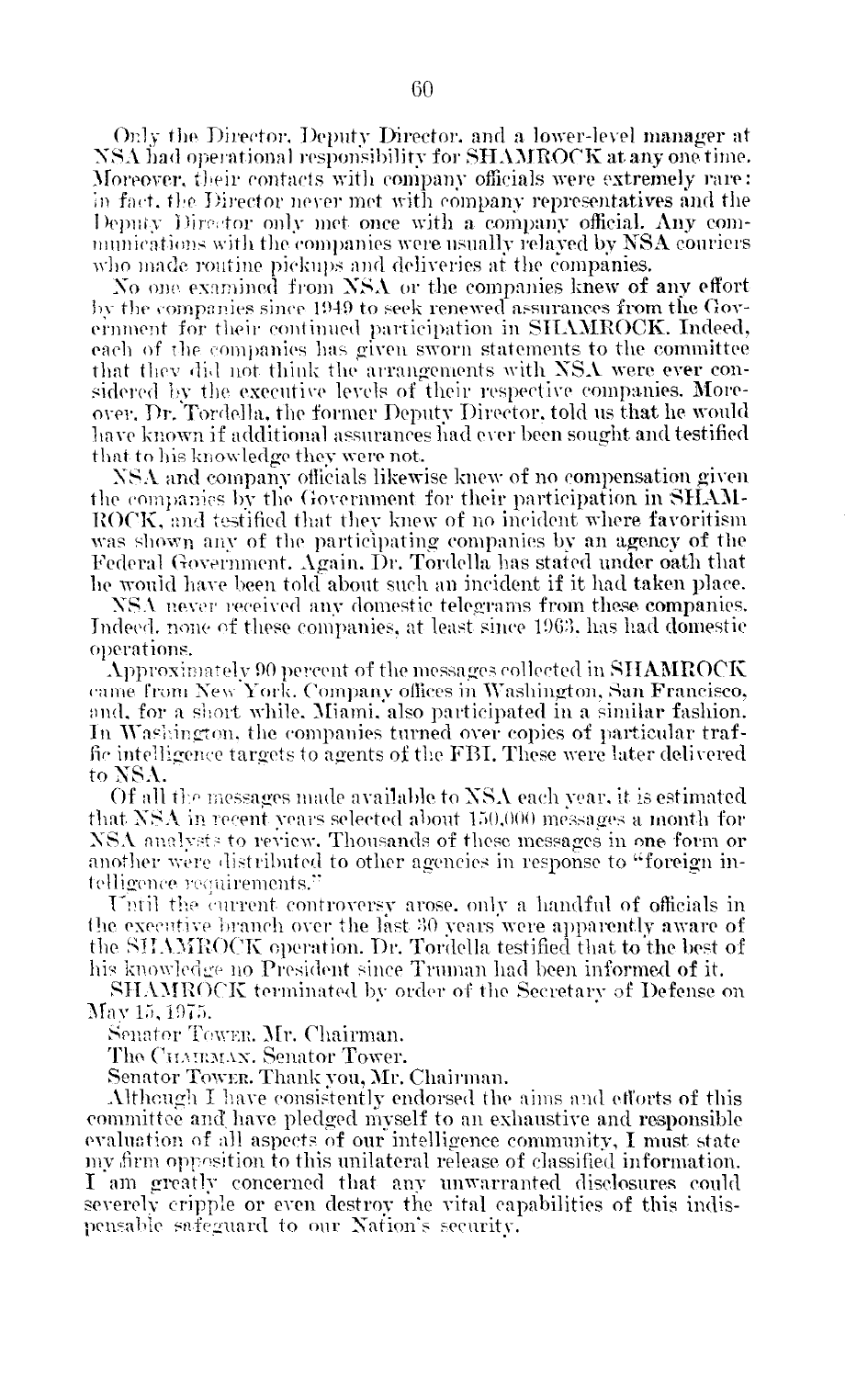Despite the very best intentions of this committee, and despite its established record of sensitivity to the delicate nature of national security, I cannot assent to its decision to declassify information whose disclosure the Director of NSA has consistently asserted would hamper the NSA mission.

The NSA has furnished the staff in executive session with all requested documents and information. General Allen and his colleagues repeatedly made good their promise to keep this committee fully informed. They have comprchensirely briefed this committee in executive session and hare answered all our requests and questions. I simply see no purpose to selected release of classified matters about which we have already been fully briefed, thereby running the very real risk of compromising the work of this extremely important, but exceptionally fragile agency.

I say again, the public's right to know must be responsibly weighed against the impact of release on the public's right to be secure.

I must therefore take strong exception to the action this morning which, in effect, unilaterally releases classified information. Such a decision does not comport, with the stated aims of this committee, nor further the objectives of this investigation. Indeed, it may very well contravene the resolution establishing this committee by improperly promoting disclosure outside the select committee of information which would adversely affect our intelligence activities in foreign countries.

Therefore, I voice my concern and my dissent.

Senator GOLDWATER. Mr. Chairman.

The Chairman. Senator Goldwater.

Senator GOLDWATER. Mr. Chairman, I support the statement of the vice chairman. I was one of the three in the committee that voted against releasing the SHAMROCK information. I believe the release of communications intelligence information can cause harm to the national security; moreor-er it can lead to serious diplomatic problems national security; moreover it can lead to serious diplomatic problems<br>with our allies.

The committee has all the information it needs to recommend legis-Lation on communications intelligence, and I believe the condition lation on communications intelligence, and I believe we ought to get on with the job. Up to now this committee has had a very commendable record for maintaining secrecy, and I hope we are not going to stray from that good course. The fact that the other body, the House, seems to be irresponsible in its treatment of the subject is no reason in my opinion for the Senate to try to use that as an excuse for disseminating secret material, nor to try to copy<br>irresponsibility. The American people experience the Congress to take remedial action of the Congress to take remedial action of

The American people expect the Congress to take remedial action when necessary. The American people also expect the Congress to act responsibly in maintaining our national defense.  $\tau$  responsibly in maintaining our national defense.

The CHAIRMAN. Are there an comment? Senator Huddleston.

Senator HUDDLESTON. Mr. Chairman, just very briefly to comment on the action of the majority of the committee in releasing this report. This is certainly the kind of judgment that this committee has had to make on numerous occasions since the beginning of our inquiry. I might say prior to this decision there was a great deal of effort, a great many meetings between the NSA, the White House, the com-

 $67 - 522 - 76 - 5$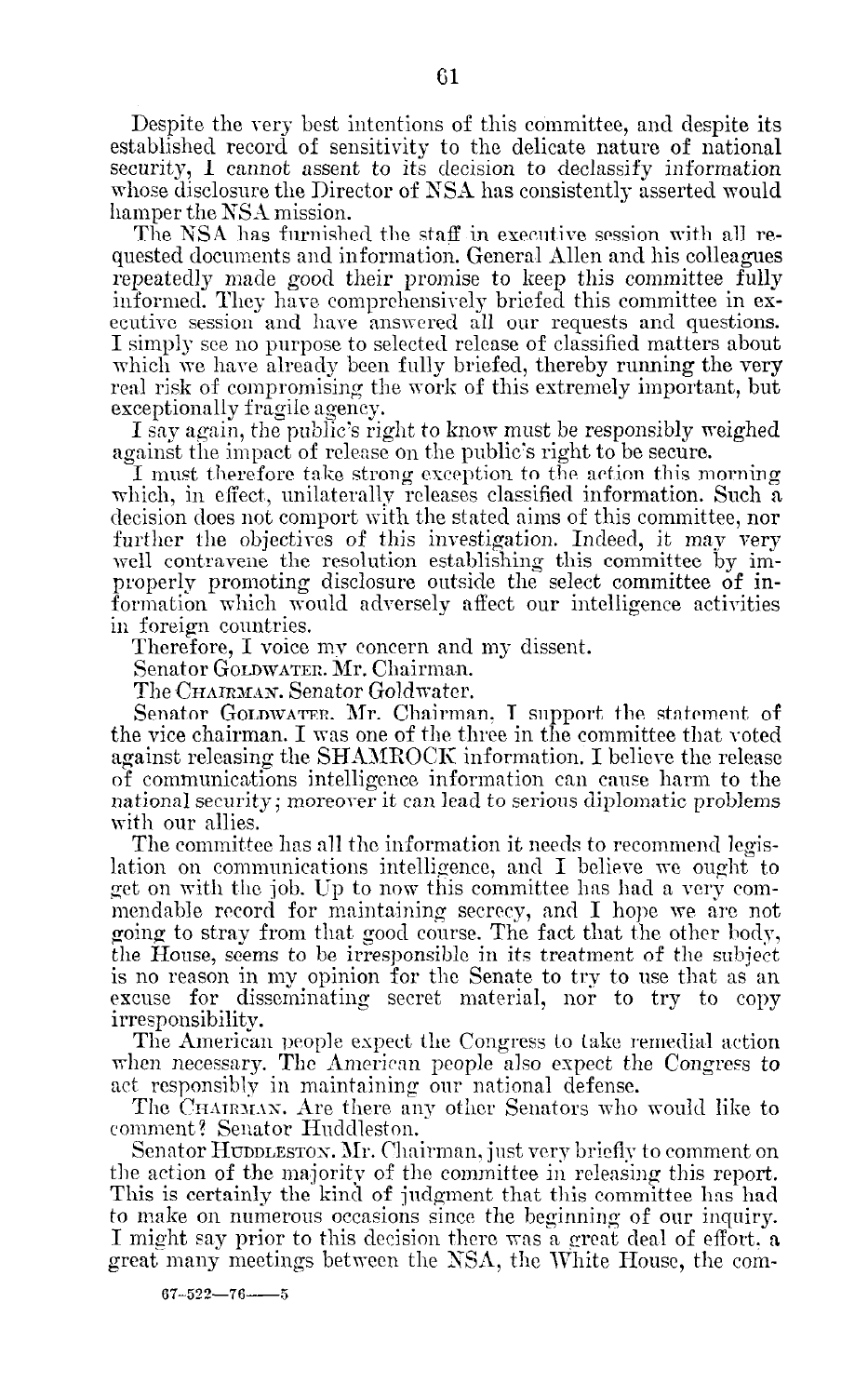mittee members, and the committee staff as to just precisely how the people's right to know might be balanced with the need for security.

I believe the manner in which this has been done has rerealed to the public certain elements of activities that might be considered to be incorrect. I do not see how you can pass legislation in a vacuum. I believe that there has to he a certain amount of knowledge made available to the public and made available to the Congress before reasonable and meaningful legislation can be processed. I believe that this has not in any way jeopardized or compromised the security of our country or the activity of the NSA or other intelligence gathering agencies of our Nation, that they can go forward just as effectively, perhaps more so, following the result of action of this committee in developing the proper guidelines and proper procedures for our entire intelligence organization?s policy.

Thank you, Mr. Chairman.

The CHAIRMAN. Thank you, Senator Huddleston.

Senator Hart.

Senator HART of Colorado. Mr. Chairman, 1 agree with the action taken here this morning, even though, as you know, I was one of those who originally opposed public hearings on this matter.

This project involved soliciting and obtaining cooperation of certain international telegraph companies in providing large volumes to the Government for nearly 30 years, in some cases all of the international traffic passing over their facilities, Project SHAMROCK is improper it seems to me for many reasons, including: first, that it appears unlawful under section 605 of the Communications Act of 1934, and the fourth amendment. although there is no case esactlv in point. Second, it placed the Government in a position to request illegal acts of the companies, contrary to the proper role of the executive to see that the laws are faithfully executed. Third, it resulted in the Government promising the companies immunity from criminal prosecution to obtain the cooperation. It raised the possibility which did not occur insofar as our effort shows, that the companies might some day terminate their participation unless the Government granted some benefit, withheld some penalty, or halted some investigation. It resulted in the invasion of privacy of American citizens whose private and personal telegrams were intercepted as a result of their being on the NSA watch list from 1967 to 1973.

It resulted in companies betraying the trust of their paying customers who had a right to expect that the messages would be handled confidentially. It was undertaken without the companies first ascertaining its legality. It was not disclosed to the Congress until this year. Finally, it continued without interruption for nearly 30 years, even though apparently no express approval of the project was obtained from any President, Attorney General, or Secretary of Defense after 1919.

The CHAIRMAN. Would any other Senator like to comment?

Then 1 might just add to what Senator Hart said, that after 1947, the program changed without notice to the companies. It changed in ways that really placed the responsibility on the Government to notify the companies of the change in character of the program, and this apparently was not donr.

I do not think that there is any purpose to be served debating the issue any further, but I would like to say that the lack of any statutory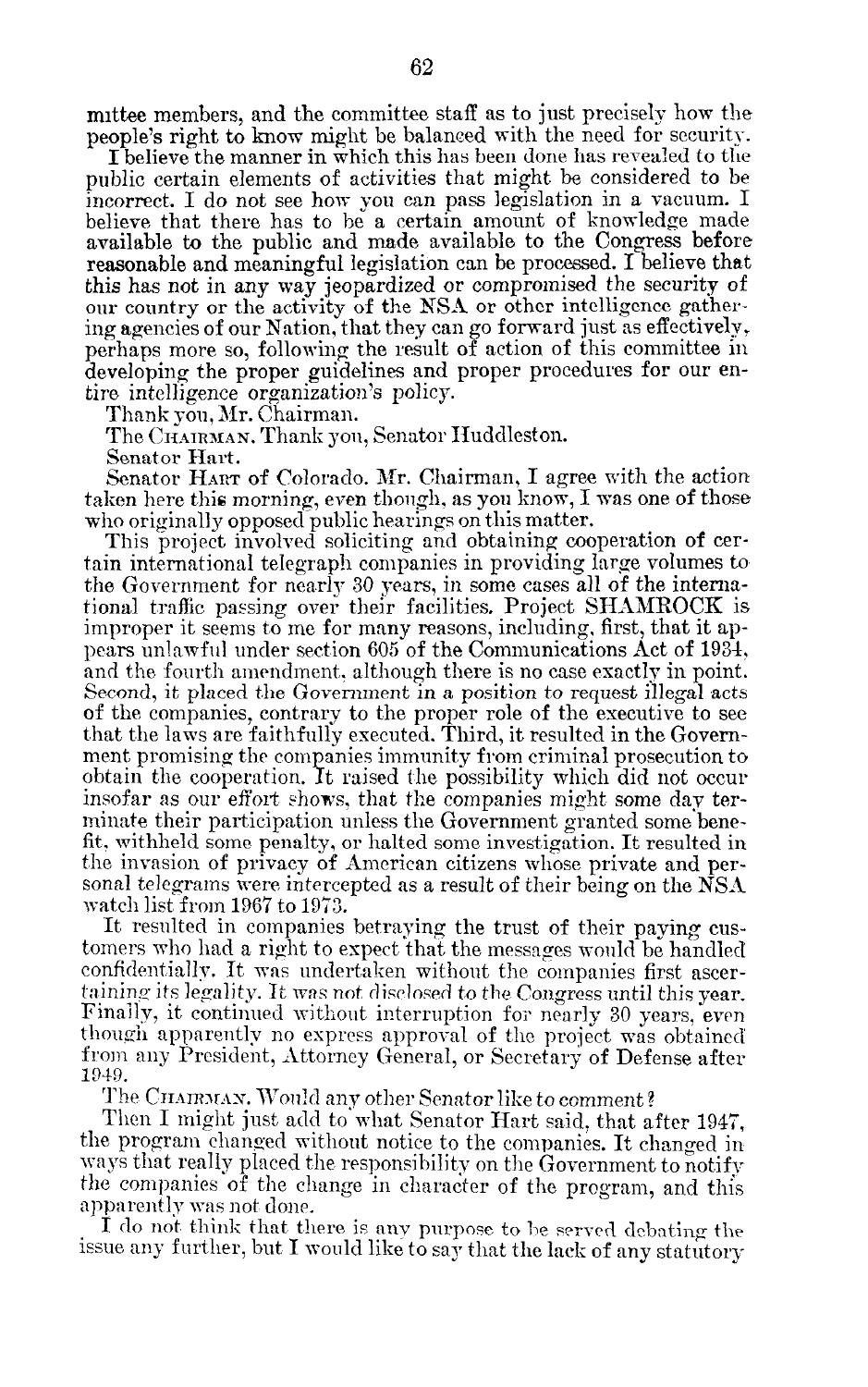base for NSA, establishing its proper limits, is one of the problems, and there came a time when even the NSA had doubts about the legality of this program, and also whether it extended beyond the scope of that Agency's own purpose and authority. For that reason, the Agency itself finally terminated the program, but such programs can be reinstituted after investigations of this kind. I think it is clear that laws are needed, a basic law for the NSA, just as we have a basic law for the CIA.

Senator Tower, Mr. Chairman?

The CHAIRMAN. Senator Tower.

Senator Tower. I would simply like to say that my remarks were not intended to endorse or condone the activity in question because I do not endorse or condone it. But I strongly object to the disclosure because I think it serves no useful purpose. The Agency has been very cooperative with the committee in making disclosures to the committee to enable us to pursue our investigation effectively. I think that disclosure serves no useful purpose, and I think that when we get to the question of public disclosure, that if we err in terms of withholding information or publishing information, that we should err on the side of safety and  $\Gamma$  think that we have not done that in this instance. I think that at this point, should this be considered a precedent, and should we pursue this pattern of disclosure in the future, then this committee will have effectively crippled the intelligence-gathering capability of the United States of America.

Senator GOLDWATER. Mr. Chairman.

The Chamman. Senator Goldwater.

Senator GOLDWATER. I guess a lot of us are guilty of operations like this because many of us censored letters during World War II, reading those letters. So I think I would have to join the guilty as you would have to, also.

The CHAIRMAN. I think that we should recognize the distinction between war and peace. It poses the question whether this country in peacetime wants to live always under the customs of war. This was a peacetime operation.

Senator MATHIAS. Mr. Chairman?

Senator Tower, Mr. Chairman.

The CHAIRMAN. In anv case–

Senator MATHLAS, Mr. Chairman.

The CHAIRMAN. Senator Mathias.

Senator MATHIAS. Senator Goldwater indicted those who had that long and tedious duty of reading letters during World War II. I certainly read at least my share, and I expect a little more than my share. I would say it was perhaps the most boring duty I had in the entire period of service in the U.S. Navy, but I would have to plead not guilty because I think the circumstances were very different. One of the different circumstances is the fact that what was done there was done in accordance with the law. The law provided—in fact, the law compelled us to read those letters and to make the appropriate changes that were required, and it is the law that I think is important here. I think that the law does not extend to the activities of the NSA. The law must be made to extend to the NSA. That certainly is going to be one of the cardinal recommendations of this committee at the conclusion of its work.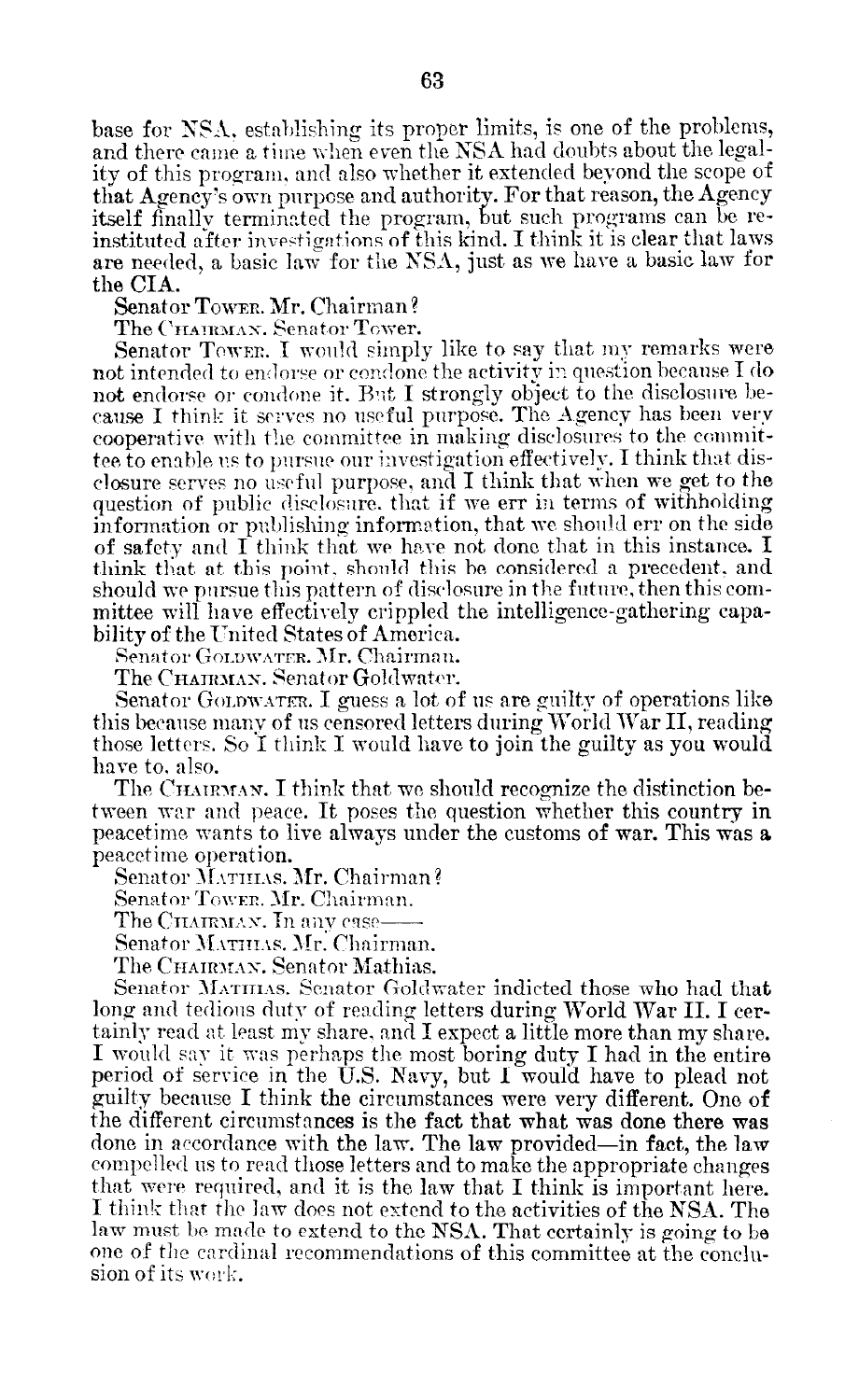The CHAIRMAN. Thank you.

Senator Tower. Mr. Chairman.

The Chairman. Senator Tower.

Senator Towen. I think to make fine distinctions on a matter of war and peace ignores the fact that we are confronted in this world by a very powerful adversary that would not hesitate to resort to military means to achiere its political objectives. A powerful adversary that itself, through its clandestine activities and overt activities, generates military activity all over the world to accomplish political ends, thereby jeopardizing the peace and security of everybody in this world who aspires to self-determination and wants to have some reasonable hope of the realization of that aspiration.

So I think that we cannot draw this in strict terms of war and peace, in terms of whether or not the United States is actually at war. We are in effect in a war of sorts. That is a war of the preservation of the climate in this world where national integrity will be respected

The CHAIRMAN. Thank you, Senator Tower.

I would only make a final point. Since we are trying to preserve a free society we do not want to emulate the methods of the Russians in the name of defense. The actions we do take of a proper security nature and proper intelligence nature ought to be within the confines of the law. There are ways that we can write the law and preserre freedom in this country and still maintain our security against the Russian threat or any other foreign threat. And 200 years of American history testifies to this.

 $S_{\text{ev}}$  for  $T_{\text{cav}}$   $\alpha$   $\alpha$   $\beta$  and  $\beta$  and condemn the investigation, nor  $\frac{1}{2}$  endorse what was done. It was wrong and without the law, but what I object to is the disclosure because I think it serves no useful purpose and is helpful to the adversary.

The CHAIRMAN. Thank you, Senator.

I would like now to invite the Attorney General of the United States to come in.

Xr. Attorney General, if you would please be seated at the witness stand. Hefore I introduce the Attorney General, Senator Schweiker has a

CoIlmlent. comment.<br>Senator SCITWEIKER. The debate that we just had points out very

clearly the lack of law in a very critical area. I hope the debate mill  $\frac{1}{4}$  the fact of the fit a very character those energy room to the interhighlight the fact that laws are needed and that there is honest room to<br>differ among members of this committee. I think that is our first and most anong members of the discussion. I happen to decide this issue.  $\frac{1}{2}$  and  $\frac{1}{2}$  right to the public right to decide  $\frac{1}{2}$  rights and  $\frac{1}{2}$ on the basis that the public's right to know outweighs any danger that might exist to the Government.

In this case I think it was a matter more of embarrassment to the  $\alpha$  in this case I think it was a matter more of embatrassment to the because n-c than a matter of damaging security. But I think it was because we did not have law, and because the area was in a vacuum, that we got into this kind of debate. I believe because it was the kind of Government snooping that I personally could not condone, that the committee and my standard in this case was that silence is consent. I thought that the committee and I had a right to speak out on this matter because I believe to be silent would be to give consent. That is why I voted consistently to release this. Thank you.